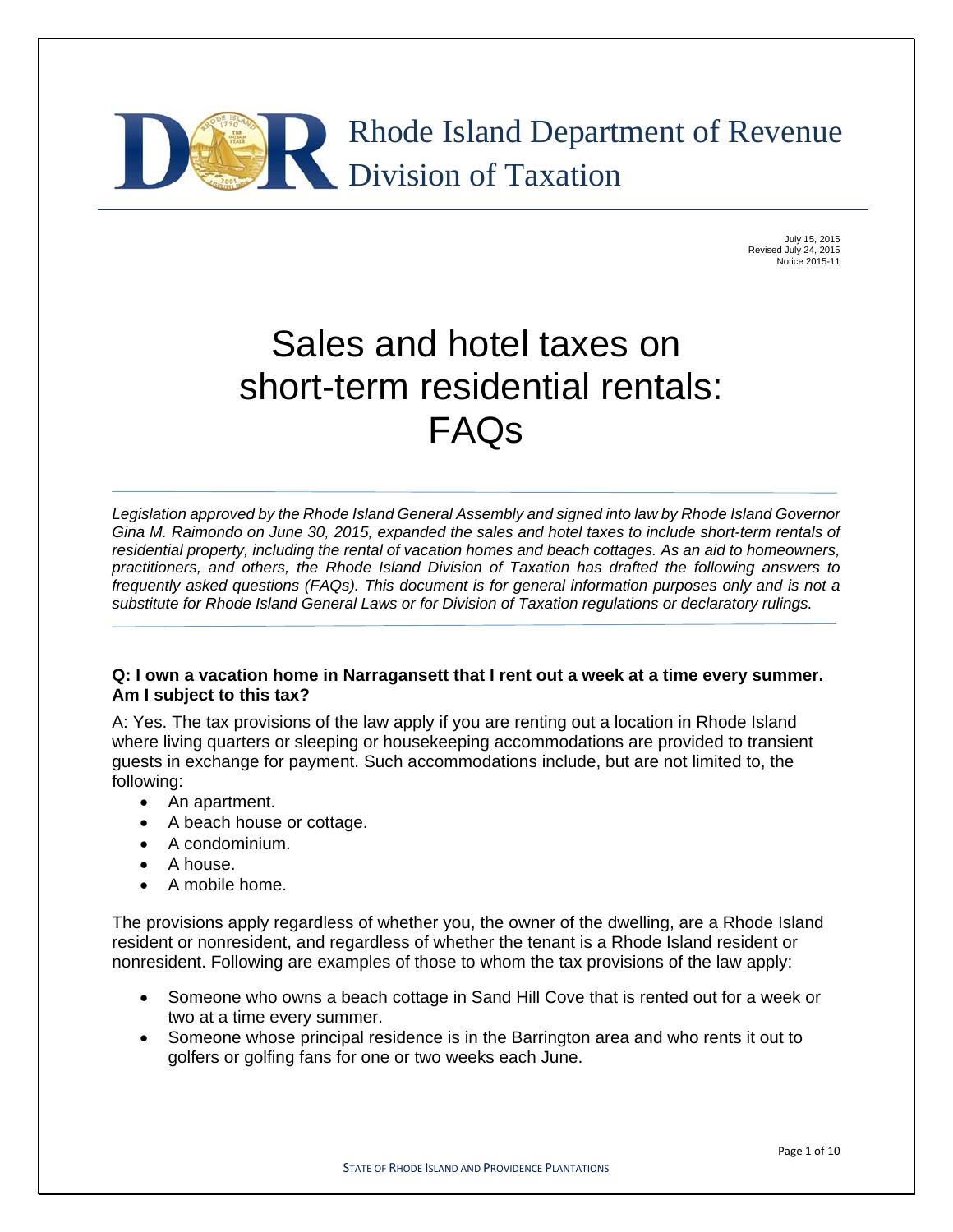• Someone who owns a two-family house in Providence and who, during college graduation season each year, rents out the upstairs apartment to visiting relatives of graduates for a few days or for a week or two.

# **Q: What does "short-term rental" mean?**

A: A rental period of 30 days or less.

# **Q: What about a long-term rental?**

A: Any occupancy which is done through a documented arrangement, such as a written lease, for a rental period of more than 30 consecutive days, or for one calendar month, is excluded from the requirement to register with the Division of Taxation and collect taxes.

Following are examples of those who would not be required to register and collect the taxes:

- Someone who owns a beach cottage in Sand Hill Cove that is rented out to a single customer under a written lease for the entire summer.
- Someone whose principal residence is in the Barrington area and who rents it out to golfers or golfing fans, under a written lease, for the entire calendar month of June.
- Someone who owns a two-family house in Providence and who, during college graduation season each year, rents out the upstairs apartment to visiting relatives of graduates, under a written lease, for 31 consecutive days.

# **Q: If the new law does apply to me, what must I do?**

A: You must:

- Register with the Rhode Island Division of Taxation;
- Pay the annual \$10 sales tax permit fee: and
- Collect and remit the sales tax and the hotel tax.

# **Q: How do I register?**

A: Fill out the registration form, available on the Division of Taxation's website. It is called the "Business Application and Registration" form and is sometimes referred to as the "BAR." To view the latest version of the form, please use the following link: http://www.tax.ri.gov/forms/2015/Excise/Sales/TX\_BAR\_07202015.pdf

It is a multi-page form, but you only need to fill out certain parts of it. The Division of Taxation has posted a sample BAR on its website that shows, in yellow highlight, which parts of the form you must review and/or complete. Please use the following link: http://www.tax.ri.gov/Tax%20Website/TAX/notice/Revised%20sample%20BAR%2007-23- 15.pdf

When filling out the first page of the BAR form, please keep the following points in mind:

- On the "Do you make sales at retail?" line, check "yes".
- Under the "Will you be selling" section, check the "yes" box next to "Rental of room(s)/home(s)."
- If you are renting out only seasonally, be sure to fill in the "Seasonal Operation" line, including the months during which rentals will be made.
- On the "Business Code #" line, enter 5538.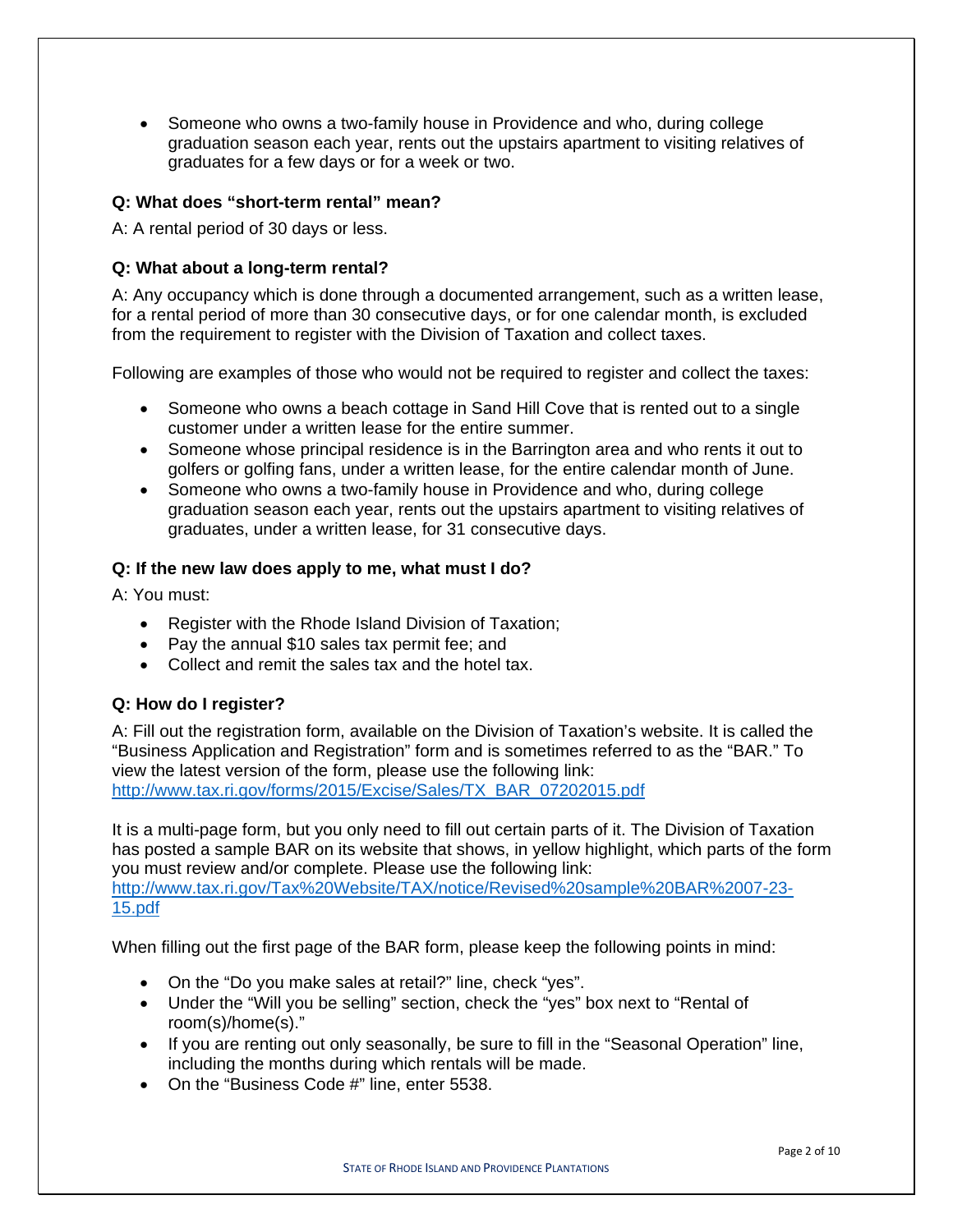Send the Division of Taxation the completed BAR form with a check for \$10 for your sales permit. Completing and submitting the BAR will set you up to collect and remit Rhode Island sales tax and hotel tax. Please note that for purposes of short-term vacation rentals, the BAR can only be filed on paper at this time.

The new law took effect July 1, 2015, and the sales permit is good for a year (July 1 through June 30) before it must be renewed.

#### **Q: How much must I collect and remit in sales tax and hotel tax? And how is the tax calculated?**

A: For short-term rentals of an entire house, an entire condominium, an entire apartment, or other such residential dwelling, collect and remit the 7 percent sales tax and the 1 percent local hotel tax, for a total of 8 percent. (The 5 percent statewide hotel tax does not apply.) The sales tax and hotel tax must be stated separately on the invoice.

EXAMPLE: If you rent out a cottage in its entirety in Bonnet Shores for \$900 for one week in August 2015, the 7 percent sales tax would be \$63 and the 1 percent local hotel tax would be \$9, for a total tax of \$72.

| <b>Example of invoice</b> |          |
|---------------------------|----------|
| Rental fee                | \$900.00 |
| Sales tax of 7%           | 63.00    |
| Local hotel tax of 1%     | 9.00     |
| Total                     | \$972.00 |

If a damage deposit is required, separately stated, and refundable, the taxes do not apply to the refunded portion of the damage deposit.

Once you remit the tax to the Division of Taxation, the agency will deposit and disburse the revenue according to terms of State law.

| Tax on short-term rentals: Entire house                                                                                                                                                                                                                                 |                                                            |  |  |  |
|-------------------------------------------------------------------------------------------------------------------------------------------------------------------------------------------------------------------------------------------------------------------------|------------------------------------------------------------|--|--|--|
| Starting July 1, 2015, if you rent out an entire house, an entire cottage, an entire condo, an entire<br>apartment, or other such accommodation, you must collect and remit certain taxes to the Rhode<br>Island Division of Taxation – depending on the rental period. |                                                            |  |  |  |
| Rental period:                                                                                                                                                                                                                                                          | Tax obligation:                                            |  |  |  |
| 30 days or less                                                                                                                                                                                                                                                         | Collect and remit 7% sales tax and 1% hotel tax            |  |  |  |
| More than 30 days                                                                                                                                                                                                                                                       | Collect no sales tax, no hotel tax (assuming signed lease) |  |  |  |
| Note: This table is solely for the rental of a house, cottage, or other such accommodation in its entirety. To<br>see how the tax rules apply to the short-term rental of a room, please see page 4.                                                                    |                                                            |  |  |  |

# **Q: What if my tenants had a documented arrangement as of March 2015 to rent my beach house for two weeks in August 2015?**

A: The effective date of the new law was July 1, 2015. If the documented arrangement was signed prior to July 1, 2015, no sales or hotel tax is due on that transaction – no matter when the tenants paid or will pay you for the rental. This special provision is in effect only for occupancy in calendar year 2015.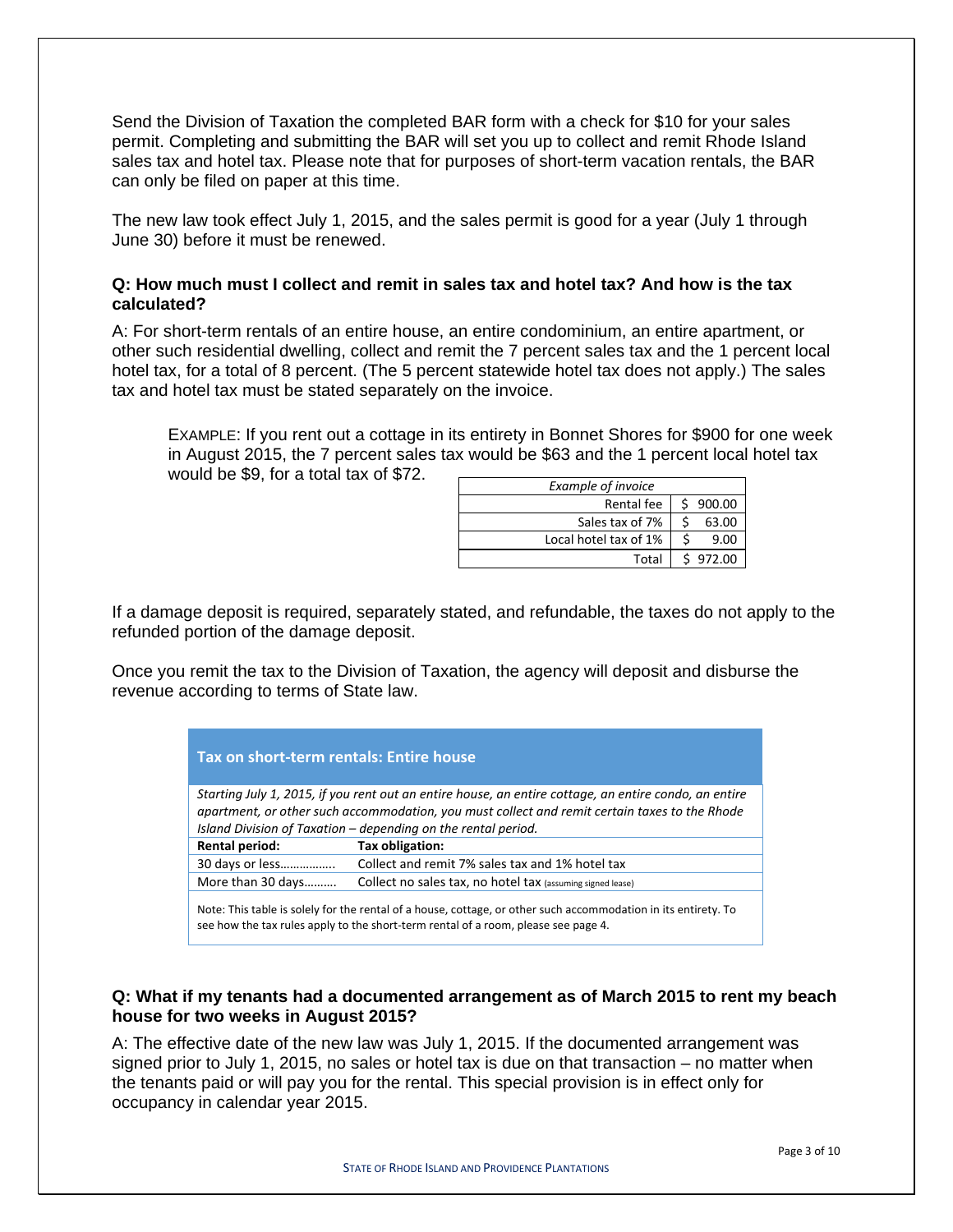#### **Q: What constitutes a documented arrangement for purposes of this special provision?**

A: A written lease or other formal written contract would suffice. So, too, would other types of records, such as e-mails and sales invoices. Even checks with rental dates written on them will be acceptable for this purpose.

EXAMPLE: Maria rents out her cottage near Scarborough Beach for \$1,500 a week each August. In October 2014, Tabatha signed a lease to rent the house for two weeks in August 2015 and paid Maria a 50% deposit, agreeing to pay the remaining 50% at move-in. For that transaction, no tax applies because the documented arrangement was entered into prior to the effective date of the law, and occupancy was in 2015.

#### **Q: What if I rent out my summer cottage by the week during the summer, then rent it out to University of Rhode Island students from September through May of the school year?**

A: Register with the Division of Taxation and collect and remit the 7 percent sales and 1 percent local hotel tax for the weekly rental periods in the summer. But there is no tax due for the rental during the school year (assuming that the school year rental is done through a written arrangement).

# **Q: I have a cottage in South Kingstown that I do not rent out in the summer; I stay there all summer with my family. But I do rent it out each year to URI students under a lease that covers each September through May. Must I register and collect and remit the taxes?**

**A:** No.

# **Q: Are the rules that govern the short-term rental of an entire home, an entire cottage, an entire condo, or an entire apartment different than the rules for renting out a room?**

A: Yes. If you rent out a room for 30 days or less, you would have to collect and remit the 7 percent Rhode Island sales tax and the 1 percent local hotel tax, but also the 5 percent statewide hotel tax, for a total of 13 percent.

EXAMPLE: If you rent out a room in your house for \$350 a week for two weeks, you would have to collect and remit a total of \$91 in taxes, or (\$350 times 0.13) times two. The breakdown per week is as follows:

| Sales tax of 7% on \$350 $ $ = \$24.50               |                      |
|------------------------------------------------------|----------------------|
| Local hotel tax of 1% on \$350 $\vert$ = \$ 3.50     |                      |
| Statewide hotel tax of 5% on \$350 $\vert$ = \$17.50 |                      |
|                                                      | Total tax $= $45.50$ |

However, if you rent out the room for more than 30 consecutive days, or for a calendar month, there will be no sales tax and no hotel tax due (assuming the rental is done through a written arrangement).

| Tax on short-term rentals: Rooms                                                                                                                                                                                                               |                                                                            |  |  |  |  |
|------------------------------------------------------------------------------------------------------------------------------------------------------------------------------------------------------------------------------------------------|----------------------------------------------------------------------------|--|--|--|--|
| Starting July 1, 2015, if you rent out a room in an apartment, condo, house, or other such residential<br>accommodation, you must collect and remit certain taxes to the Rhode Island Division of Taxation,<br>depending on the rental period. |                                                                            |  |  |  |  |
| Rental period:                                                                                                                                                                                                                                 | Tax obligation:                                                            |  |  |  |  |
| 30 days or less                                                                                                                                                                                                                                | Collect and remit 7% sales tax, 5% statewide hotel tax, 1% local hotel tax |  |  |  |  |
| More than 30 days                                                                                                                                                                                                                              | Collect no sales tax, no hotel tax (assuming signed lease)                 |  |  |  |  |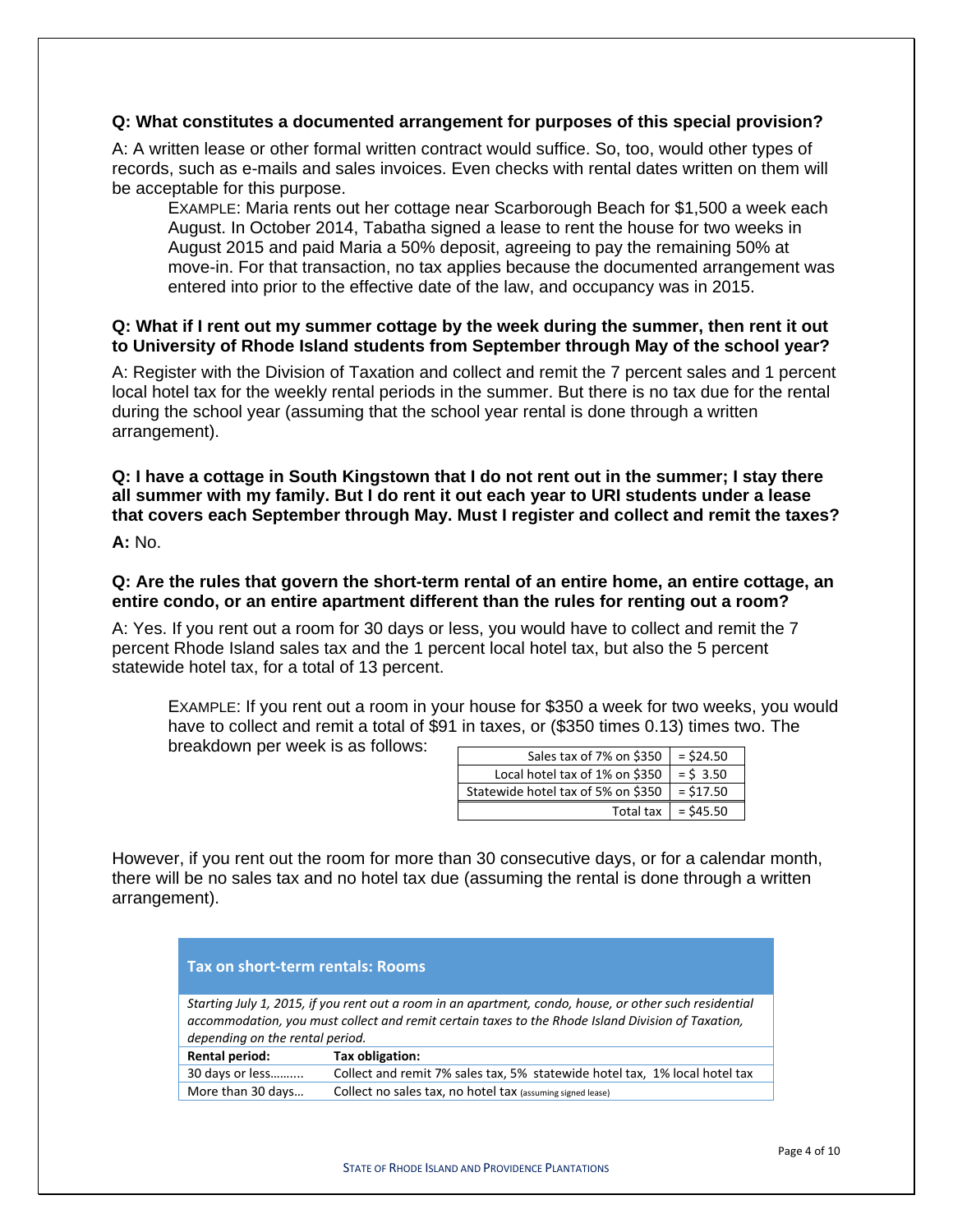#### **Q: What if my tenants signed a lease in March 2015 to rent a room for two weeks in August 2015?**

A: The effective date of the new provisions is July 1, 2015. If the lease was signed prior to July 1, 2015, no sales tax and no hotel tax is due on that transaction for occupancy in 2015 – no matter when the tenants paid or will pay you for the rental. This special provision is in effect only for occupancy in calendar year 2015.

#### **Q: How do I remit the tax to the Division of Taxation, and how often must I do it?**

A: Sales taxes and hotel taxes are "trust fund taxes." That means, in effect, that you are serving as the conduit for the tax; the tax is being paid by the tenant and collected by you on behalf of the State of Rhode Island. The taxes are not yours to keep and are not for personal use; they must be remitted – in other words, turned over to – the State of Rhode Island.

If you provide short-term residential rentals throughout the year, you must file a monthly sales tax return and a monthly hotel tax return. If you rent out only seasonally, you must file a monthly sales tax return and a monthly hotel tax return only for the months during which you rent.

EXAMPLE: Tammy rents out her beach cottage in Charlestown for a few weeks each July and a few weeks each August. For the remainder of the year, the cottage is not rented out. In this example, Tammy would file a monthly sales tax return and a monthly hotel tax return for the months of July and August. She would not file a sales tax return or a hotel tax return for any other month. She would still have to file the annual reconciliation return in January, covering the previous calendar year.

EXAMPLE: Tony rents out a room in his house in East Providence for a few weeks every June. For the remainder of the year, the room is not rented out. In this example, Tony would file a monthly sales tax return and a monthly hotel tax return only for June. He would not file a sales tax return or a hotel tax return for any other month. He would still have to file the annual reconciliation return in January, covering the previous calendar year.

Sales tax payments and hotel tax payments are made in arrears: Monthly sales and use tax returns and payments, and monthly hotel tax returns and payments, are due on or before the 20th day of the following month.

EXAMPLE: Sal registers with the Division of Taxation in July 2015. He rents out his beach cottage on Aquidneck Island for a few weeks in July. In that case, Sal must file a sales and use tax return, and a separate hotel tax return, for the month of July. Each return, along with a separate check for each return, would be due on or before August 20, 2015.

 *For those who make short-term residential rentals – such as a vacation house, beach cottage, or a room in an apartment or a room in a house – the Division of Taxation has created a new form for remitting the hotel tax. It is Form RI-8478, "Residential Dwelling/Room Rental Tax Return" and it should be completed and mailed in along with a check for payment of the tax. The new form is available at the following link:* 

http://www.tax.ri.gov/forms/2015/Excise/Sales/Vacation%20Rentals%2007202015.pdf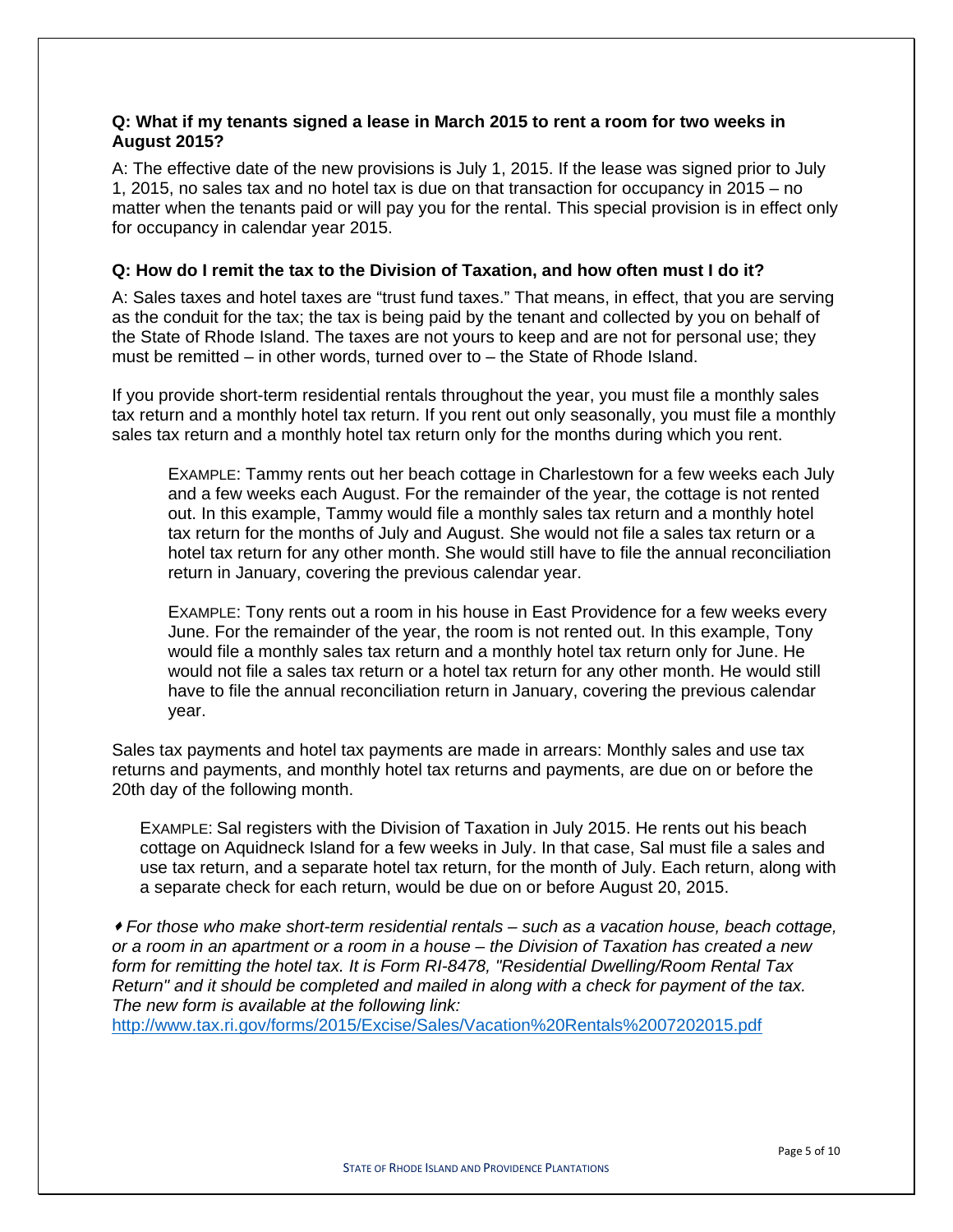*For purposes of short-term residential rentals, the BAR form, sales tax returns, and the new Form RI-8478 for remitting hotel tax cannot be filed electronically at this time. They must be made on paper. Also, payments related to such filings must be by check.* 

#### **Q: When it comes to short-term residential rentals, is there a rule of thumb for determining who is responsible for registering with the Division of Taxation, charging and collecting the tax, and remitting the tax?**

A: Yes. The person or entity collecting the money for a rental is responsible for registering, filing, and remitting the applicable taxes.

# **Q: How would a real estate professional be affected by the new provisions?**

If a real estate professional lists a rental on behalf of the property's owners, and collects the rental amount, the real estate professional must register with the Division of Taxation, collect sales tax and hotel tax from the occupants of the rental, and remit those taxes to the Division of Taxation.

The taxes apply to the gross receipts of the transaction – including any commissions or fees, such as cleaning fees and booking fees. However, if a damage deposit is required, separately stated, and refundable, the taxes do not apply to the refunded portion of the damage deposit. (The portion of the damage deposit that is not refunded is taxed.)

**Q: On behalf of a beach cottage owner, a real estate professional lists the cottage as a short-term residential rental. The cottage is listed for \$2,000 for one week in August 2016, under a written agreement executed in August 2016. The price includes \$1,600 for the rental fee and \$400 for the real estate professional's commission. The real estate professional asks the tenant to make a check for \$1,600 payable to the cottage owner and to make a separate check for \$400 payable to the real estate professional. Neither the cottage owner nor the real estate professional is involved in any other rental in 2016. Who must register with the Division of Taxation and collect and remit the tax?** 

A: Because the real estate professional is initiating the lease agreement and communicating with the tenant, the real estate professional must register with the Division of Taxation, charge and collect the sales tax and hotel tax, and remit the taxes to the Division of Taxation. In this example, the 7 percent sales tax would total \$140, and the 1 percent local hotel tax would total \$20, for a total of \$160. Each of the taxes would have to be separately stated on the invoice.

#### **Q: What if a real estate agent initiates the lease agreement and communicates with the tenant for purposes of a short-term residential rental, but the agent works at a real estate agency?**

A: In that case, the agency must register with the Division of Taxation, charge the sales and hotel tax on the short-term residential rental transaction, collect the taxes and remit them to the Division of Taxation – regardless of whether the agent is employed by the agency or treated as an independent contractor for the agency.

**Q: Suppose the owner of a vacation home advertises it as a short-term rental through a real estate agency. The owner is charged an up-front fee for the advertising. Once the prospective tenant finds the advertisement, he or she deals directly with the vacation home owner.**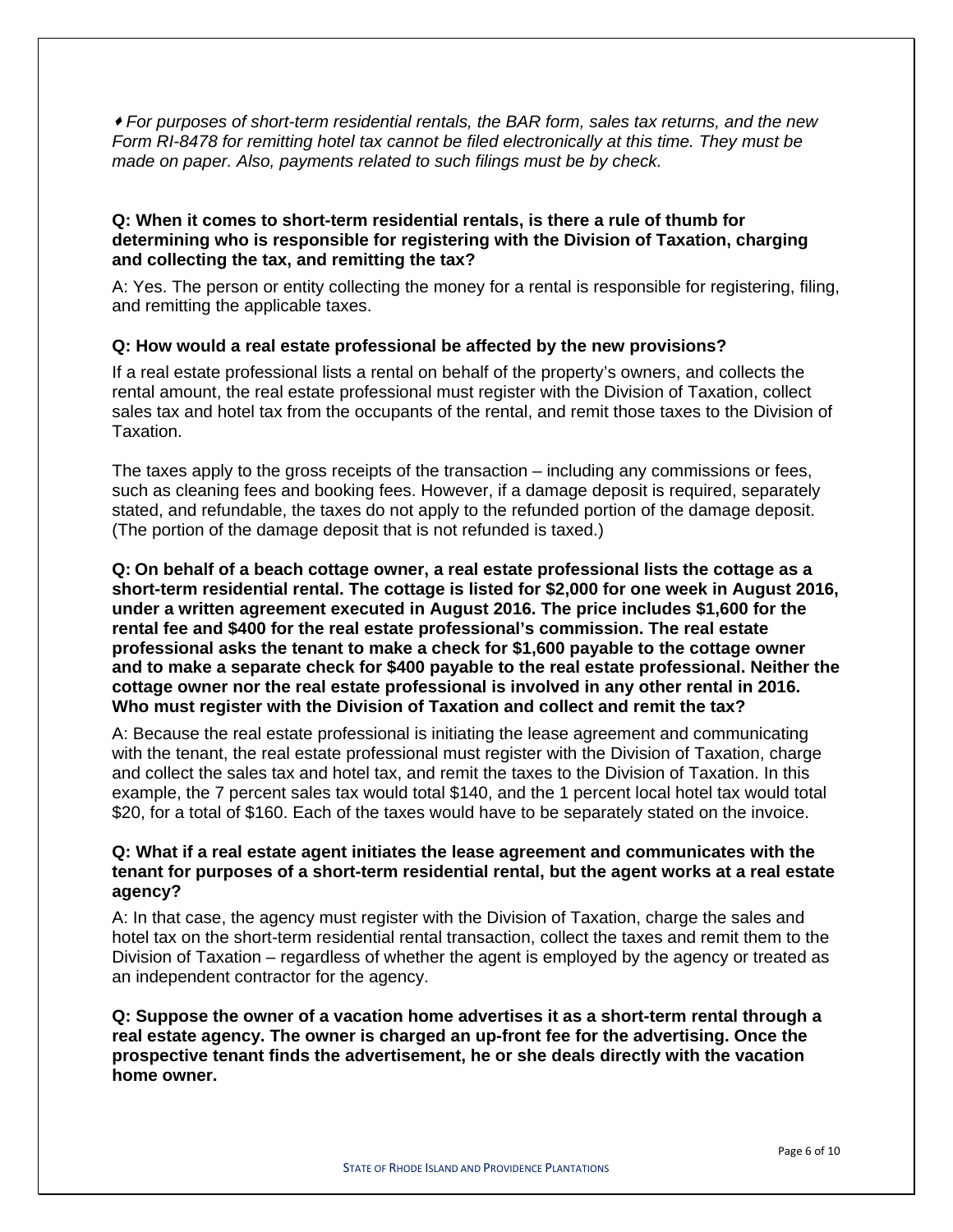A: In that case, the vacation home owner must register with the Division of Taxation, charge the sales and hotel tax on the short-term residential rental transaction, collect the taxes and remit them to the Division of Taxation.

#### **Q: If I am subject to the requirements of Rhode Island's tax on short-term residential rentals, what filings must I make?**

A: As noted earlier, your very first step is to register for a sales tax permit with the Rhode Island Division of Taxation. Use the "Business Application and Registration" form, or BAR. (It is sometimes called the "Sales and Withholding Tax Registration Form.") It is available on the sales tax section of the Division of Taxation website through the following link: http://www.tax.ri.gov/forms/2015/Excise/Sales/TX\_BAR\_07202015.pdf

Or call the Division of Taxation's Forms desk, (401) 574-8970, to have a copy mailed to you. Send the completed form with a check for \$10 to the Division of Taxation (using the address listed on the form). Once you complete and submit the BAR form along with a check for \$10 made out to the Rhode Island Division of Taxation, and the agency processes your application and payment, you will receive a sales permit in the mail along with some forms for remitting the sales tax and the hotel tax.

#### **Tax on short‐term rentals: Filing requirements**

A new law which took effect July 1, 2015, expanded Rhode Island sales and hotel taxes to include short-term rentals of residential property. If you rent out such property, you must register with the Division of Taxation and collect and remit the taxes. Following is a brief look at which forms you must file and how often they must be filed.

| Purpose:                  | Form:                                                            | <b>Filing frequency:</b>       |
|---------------------------|------------------------------------------------------------------|--------------------------------|
| Register for sales permit | Form BAR, "Business Application and Registration"                | File once                      |
| File and pay hotel tax    | Form RI-8478, "Residential Dwelling/Room Rental Tax Return"      | Each month (for months rented) |
| File and pay sales tax    | Form T-204M, "Sales and Use Tax Return Monthly"                  | Each month (for months rented) |
| Annual sales tax return   | Form T-204R, "Sales and Use Tax Return -- Annual Reconciliation" | Once a year (each January)     |
| Sales permit renewal      | "Retail Sales Permit Renewal Application"                        | Once a year (by February 1)    |

Form RI‐8478 will be filed by those who rent out a vacation home or other such residential dwelling in its entirety directly to an occupant; those who rent out a residential room directly to an occupant; real estate professionals and others who rent out residential dwellings or residential rooms on another's behalf; hosting platforms; and room resellers. All forms are online: **www.tax.ri.gov/taxforms/** Hotels and B&Bs should continue to use the monthly hotel tax return on Form HOM to report and remit hotel taxes.

Fill out the forms and submit them along with payment according to the prescribed schedule. (For example, if you rent out your beach cottage only seasonally for July and August, you must charge, collect, and remit sales tax and hotel tax only for July and August. Payment for the July period is due on or before August 20; payment for the August period is due on or before September 20.)

Keep in mind that you must submit, according to the schedule, one form for the sales tax and a check for the sales tax you are remitting, as well as a separate form and a separate check for the hotel tax you are remitting.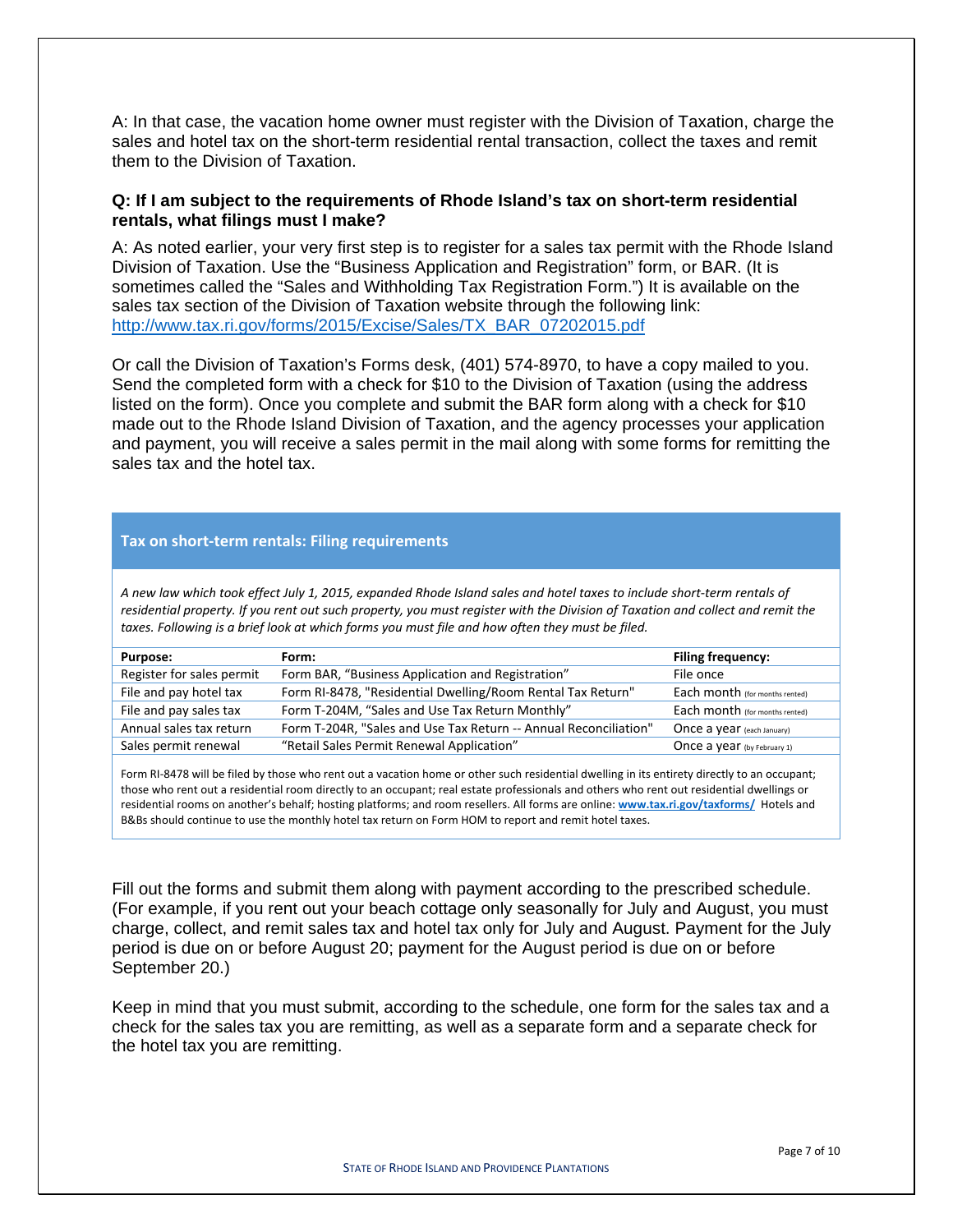At this time, the BAR, the annual renewal form, payments, the sales tax coupons, and the new Form RI-8478 for remitting hotel tax can only be submitted on paper for purposes of short-term residential rentals. (The Division of Taxation is working on allowing an online option.)

Looking ahead:

- You will receive in the mail each January a renewal notice for your sales permit. You must send back the completed renewal, along with a check for \$10 to cover processing of the annual permit, by early February. Sometime in June, you will receive by mail your annual sales permit along with coupons for remitting sales tax and hotel tax.
- On or before January 31 of each year, submit the annual sales and use tax reconciliation form. (It is, in essence, an annual tax return focusing solely on the sales and use tax; there is no annual reconciliation return for the hotel tax.) The form is in the process of being revised. To see what annual reconciliation forms look like, see the Division's sales and use tax forms section: http://www.tax.ri.gov/taxforms/sales\_excise/sales\_use.php
- If you decide someday to stop renting out your vacation house or other such property, notify the Division of Taxation by submitting an account cancellation form (an earlier version is called the final return form). Use the following link: http://www.tax.ri.gov/taxforms/sales\_excise/sales\_use.php

#### **Q: What other points are there to keep in mind about the new law?**

- Once you have a sales tax permit, remember that it must be renewed each year. The renewal application and \$10 renewal fee are due on or before February 1 of each year.
- If you are a seasonal filer, you need only file a sales tax return and a hotel tax return for the months in operation; you are not required to file returns for other months. (Use the new Form RI-8478 for remitting hotel tax for short-term residential rentals.)
- All filers must file an annual return, known as an annual reconciliation. It is due on or before January 31 of each year, covering the prior calendar year. For someone who registers in 2015, the first annual reconciliation return will be due on or before February 1, 2016 (January 31, 2016, falls on a Sunday).
- The Division of Taxation will not seek criminal penalties or prosecution for anyone who fails to comply with the provisions of this law during the first fiscal year the tax is in effect. But those who fail to comply will still be subject to normal interest and penalty charges.

#### **Q: Do any other states charge such taxes on short-term residential rentals?**

Yes, approximately 40 states. They include Maine, New Hampshire, Vermont, Florida, Maryland, Virginia, North Carolina, and South Carolina, to name a few.

Depending on the state, short-term residential rentals, including vacation homes, are subject to state, county, and/or local taxes. Depending on the jurisdiction, such taxes may be called lodging taxes, hotel/room taxes, sales taxes, transient accommodation tax, or general excise taxes.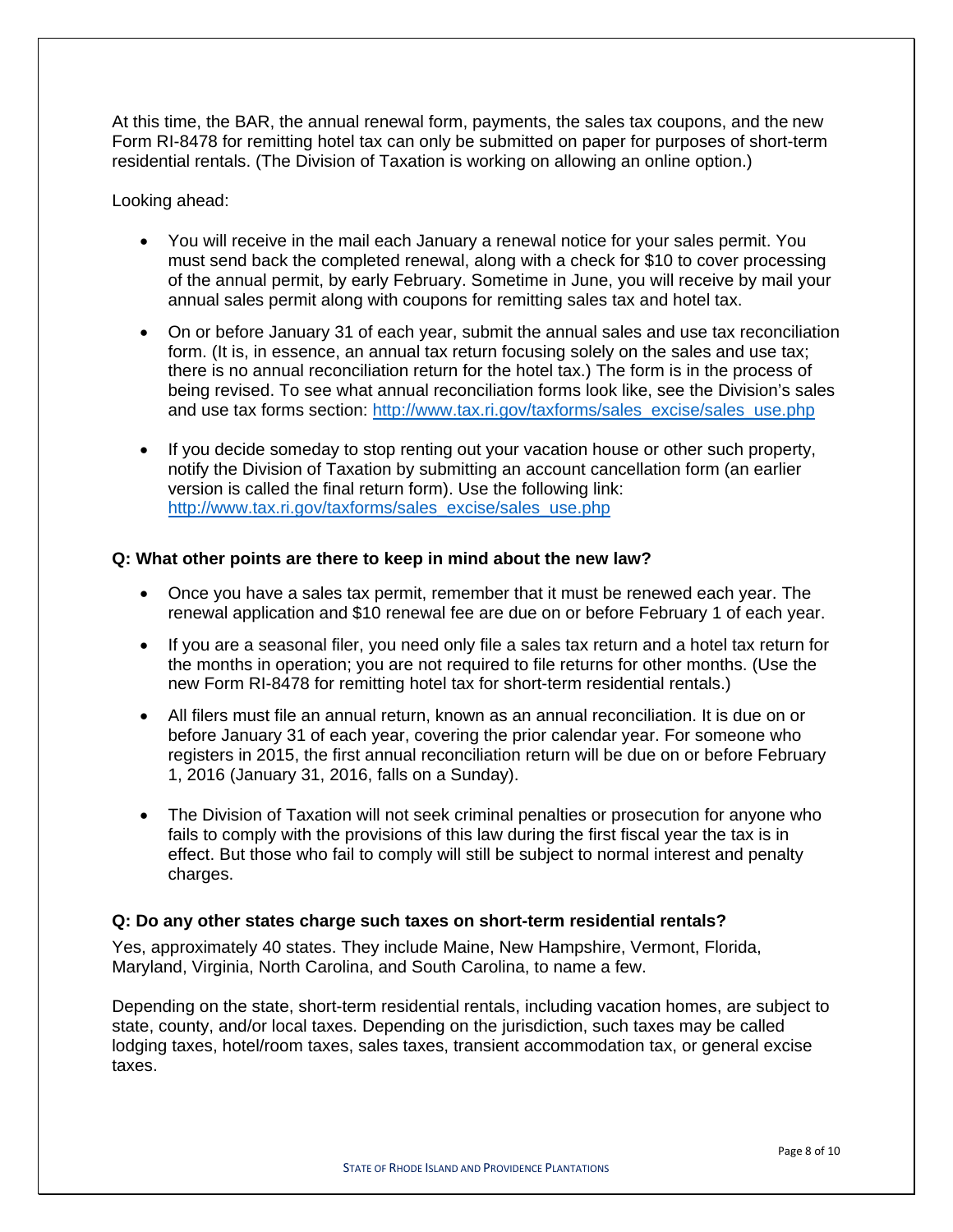**Q: I sometimes go online to rent out my house, or just a room in my house, for a week at a time. Everything is handled through the website – and the website takes care of collecting the money. Must I register with the Rhode Island Division of Taxation and collect and remit sales and hotel tax, or is that the responsibility of the website?** 

A: The website you're talking about is actually a business. Such a business is sometimes referred to as a "hosting platform." The new Rhode Island law says that the hosting platform is required to register with the Division of Taxation, charge and collect the tax, and remit the tax to the Division of Taxation. In particular, the new Rhode Island law makes the following points about hosting platforms:

- No city or town in Rhode Island can prohibit you from offering your room, house, or other such residential unit through a hosting platform.
- No city or town in Rhode Island can prohibit a hosting platform from providing a person or entity the means to rent, pay for or otherwise reserve a residential unit.
- All hosting platforms are required to collect and remit the tax.

**Q: I sometimes go online to rent out my house, or just a room in my house, for a week at a time. I use the website to advertise the rentals. I pay the website a fee – it may be a subscription, a fee per booking, or some variation. The tenant who eventually ends up renting the house or room from me deals directly with me and pays me directly for the rental. Must I register with the Rhode Island Division of Taxation and collect and remit sales and hotel tax, or is that the responsibility of the website?** 

A: You must register with the Division of Taxation, collect the tax, and remit the tax to the Division of Taxation.

**Q: I sometimes go online to rent out my house, or just a room in my house, for a week at a time. The website gives me a choice: 1.) Let the website handle everything, including collecting the rental fee from the tenant, or 2.) Use the website only for advertising purposes and I collect the rental fee directly from the tenant. What are the registration and tax responsibilities?** 

A: If the website collects the rental fee directly from the tenant, the website is responsible for registering with the Division of Taxation, charging and collecting the tax, and remitting the tax to the Division of Taxation.

If you use the website only for advertising purposes and you collect the rental fee directly from the tenant, you are responsible for registering with the Division of Taxation, charging and collecting the tax, and remitting the tax to the Division of Taxation.

#### **Q: Whom shall I call for additional information about the new tax?**

A: For questions about sales and use taxes or hotel taxes, or about how to complete the BAR form for purposes of short-term residential rentals, please call the Division of Taxation's Excise Tax section at (401) 574-8955 from 8:30 a.m. to 3:30 p.m. business days.

# **Q: The term "room reseller" is used in the new law. What is a "room reseller", and how does it differ from a "hosting platform"?**

A: A hosting platform is described above. It typically is a means by which you can rent out a room in your home – or your entire home.